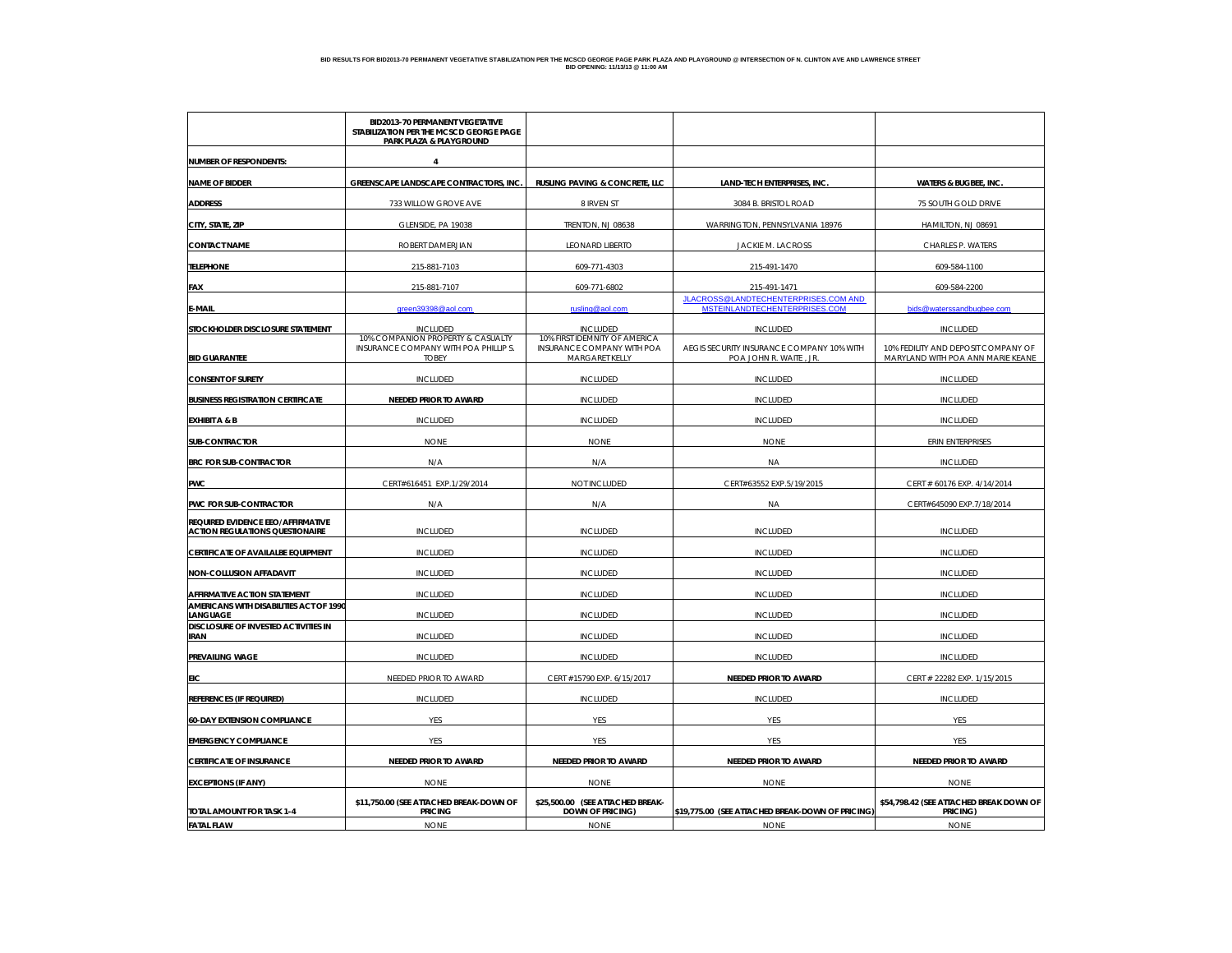### **BID PROPOSAL FORM** PERMANENT VEGETATIVE STABILIZATION

#### PER THE MCSCD

# **GEORGE PAGE PARK PLAZA AND PLAYGROUND** @ INTERSECTION OF N. CLINTON AVE AND LAWRENCE ST.

An Officer of the Respondent Firm must sign and date this Price Form and return with the proposal.

\*Estimated Quantity. Unit quantities are based on engineering judgment of site conditions at the time of the Bid preparation. Estimated quantities may vary. The Contractor shall be reimbursed for actual work completed for unit price items at the unit price quoted and not estimated quantities listed below.

#### Notes:  $LS = lump sum$

| <b>DESCRIPTION</b>                                                                                               | Unit      | *Est.<br>Qty. | Unit<br>price<br>(\$)· | Total<br>(\$) |
|------------------------------------------------------------------------------------------------------------------|-----------|---------------|------------------------|---------------|
| <b>TASK</b> 1: Provide all labor and materials as detailed and                                                   |           |               |                        |               |
| specified to remove and legally dispose of the existing stone,                                                   |           |               |                        |               |
| associated soil and/or construction debris and prepare the<br>site for the installation of the imported topsoil. | CY        | 75            | 10.00                  |               |
| TASK <sup>-2</sup> : Provide all labor and materials as needed to provide                                        |           |               |                        |               |
| and install the topsoil as specified.                                                                            | <b>CY</b> | 125           | 60.00 7500.00          |               |
| <b>TASK 3:</b> Provide all labor and materials as needed to apply the                                            |           |               |                        |               |
| lime, fertilizer and grass seed at the rates and type as noted<br>and specified.                                 | LS        |               | $30000$ 2500.00        |               |
| <b>TASK 4:</b> Provide all labor and materials as needed to maintain                                             |           |               |                        |               |
| the turf as specified.                                                                                           | LS        |               | $1,000.00$ 1,000 rd    |               |

**GRAND TOTAL OF ALL ITEMS:** 

 $#11,75000$ <br>Fifty arlay

**WRITTEN IN WORD GRAND TOTAL OF ALL ITEMS:** 

Eleventhousant, aeven hundred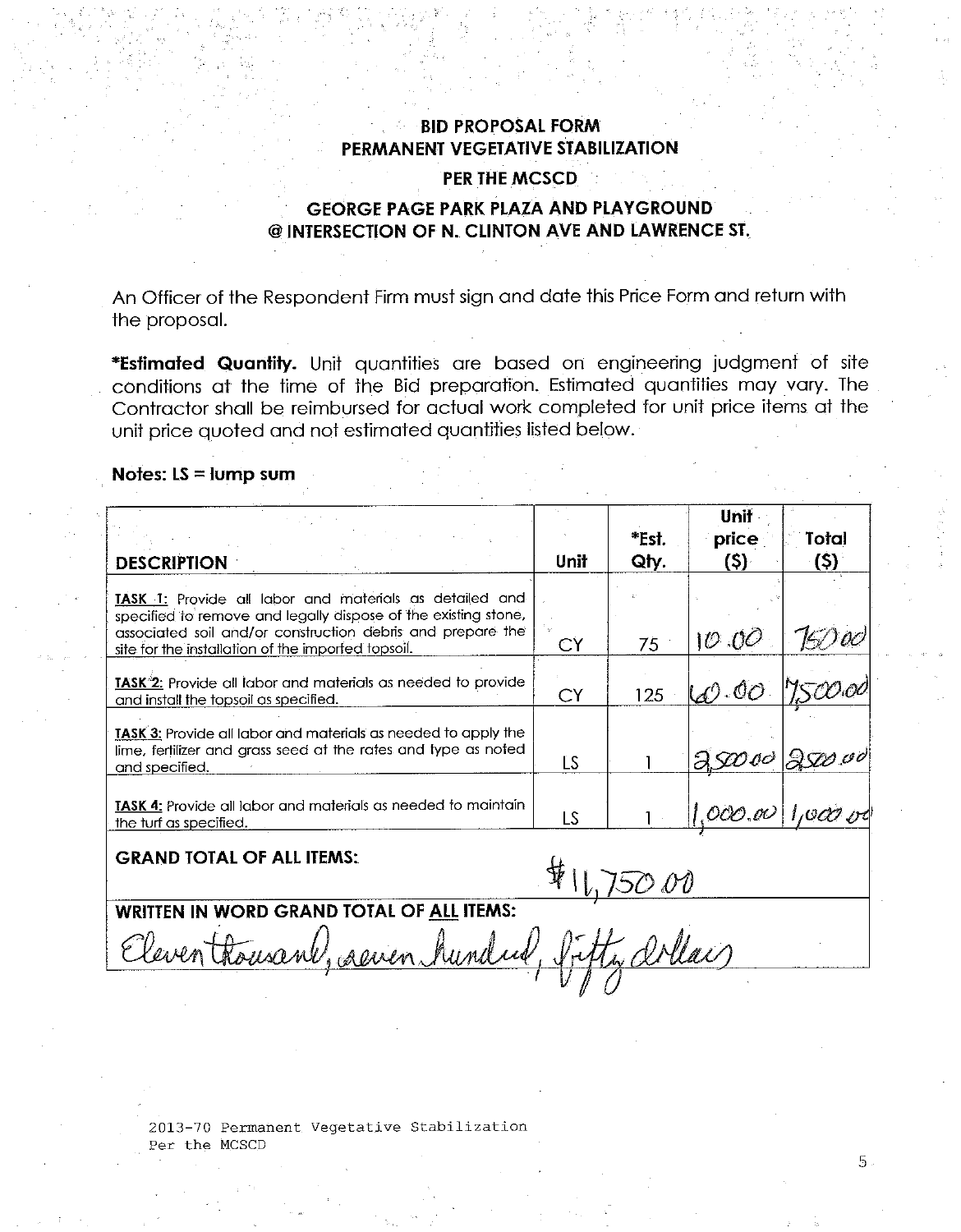### **PROPOSAL PAGE CONT'D-**

The City of Trenton reserves the right to award all, part, or none of the work associated with this Request for Bid Proposals.

The prices provided in the Price Form shall include all equipment, materials, supplies, labor, subcontractor's fees, per diem, overhead, insurance, profit, taxes, shipping fees, warranties, submittal preparations, conformance with health and safety protocols, compliance with all regulations and other incidentals required to complete the Work.

The approved Soil Erosion and Sediment Control Plan will be made available to the successful bidder upon request. The tasks as noted above reflect the work that is necessary to obtain a Report of Compliance.

The undersigned proposes to furnish and deliver the above goods/services pursuant to the RFP and made part hereof. The price provided in the Price Form shall include all equipment, materials, supplies, labor, subcontractor's fees, per diem, overhead, insurance, profit, taxes, shipping fees, warranties, submittal preparations, conformance with health and safety protocols, compliance with all regulations and other incidentals required to complete the Work as described in the Scope of Services.

MWLLM (SIGNATURE BY AUTHORIZED REPRESENTATIVE) The undersigned is a Corporation. Partnership or Individual under the laws of the State of having its principal office at  $\,733\,$  Willow Corove K  $AM1A$  $P_{A}G$ **COMPANY** Andscape I ontract  $110\omega$  Corove **ADDRESS ADDRESS**  $d\mathcal{U}$ FED. ID# President merinn **NAME TELEPHONE**  $7107$ 987 **FAX**  $Ad$  Com **EMAIL** DATE.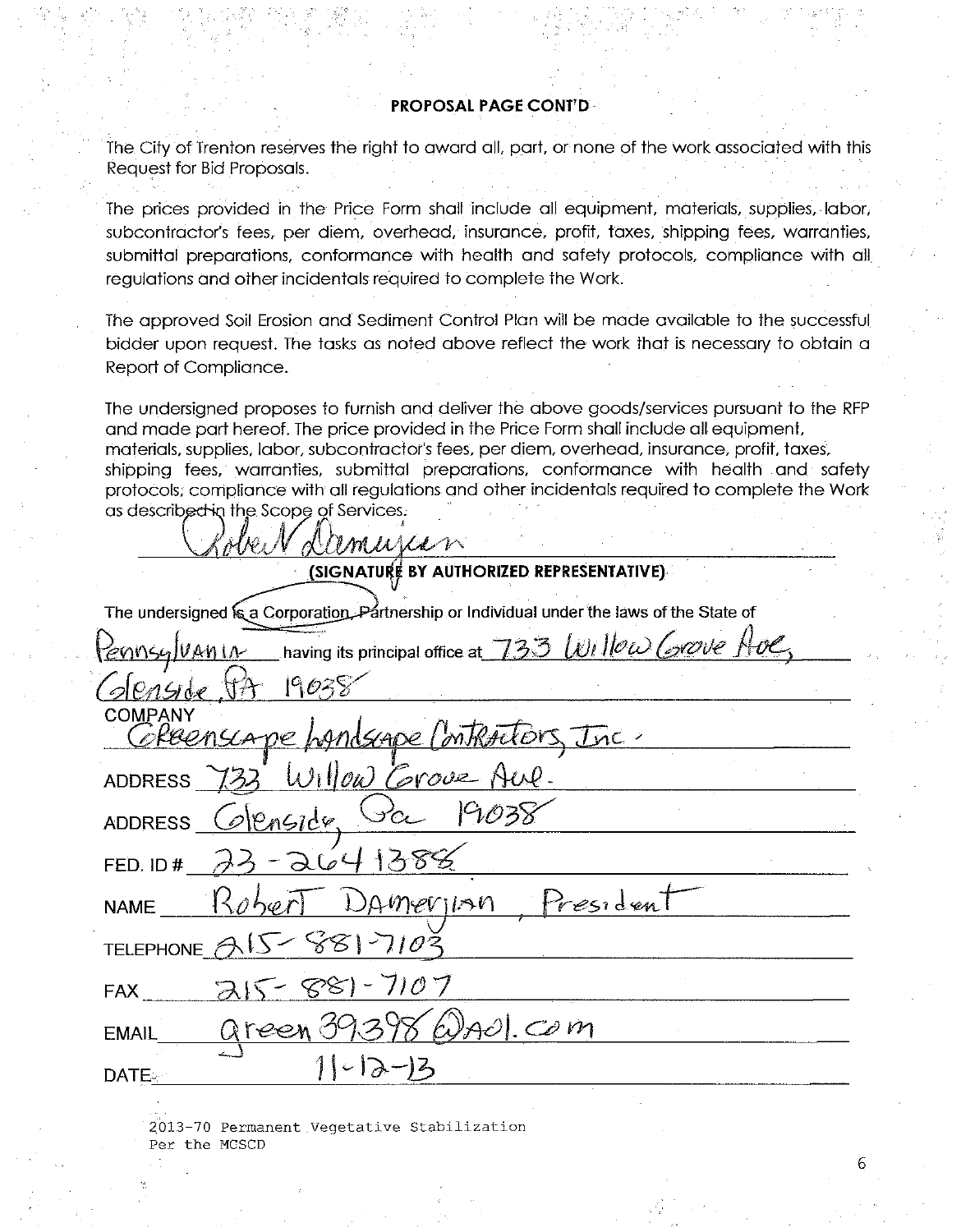# **BID PROPOSAL FORM** PERMANENT VEGETATIVE STABILIZATION

# **PER THE MCSCD**

# **GEORGE PAGE PARK PLAZA AND PLAYGROUND** @ INTERSECTION OF N. CLINTON AVE AND LAWRENCE ST.

An Officer of the Respondent Firm must sign and date this Price Form and return with the proposal.

\*Estimated Quantity. Unit quantities are based on engineering judgment of site conditions at the time of the Bid preparation. Estimated quantities may vary. The Contractor shall be reimbursed for actual work completed for unit price items at the unit price quoted and not estimated quantities listed below.

### Notes: LS = lump sum

| <b>DESCRIPTION</b>                                                                                                                                                                                                                                   | Unit      | *Est.<br>Qty. | Unit<br>price<br>(S) | Total<br>(S) |  |
|------------------------------------------------------------------------------------------------------------------------------------------------------------------------------------------------------------------------------------------------------|-----------|---------------|----------------------|--------------|--|
| <b>TASK 1:</b> Provide all labor and materials as detailed and<br>specified to remove and legally dispose of the existing stone,<br>associated soil and/or construction debris and prepare the<br>site for the installation of the imported topsoil. | CY.       | 75            | 70.00                |              |  |
| TASK 2: Provide all labor and materials as needed to provide<br>and install the topsoil as specified.                                                                                                                                                | CY        | 125           | 70.00                | 8750         |  |
| <b>TASK 3:</b> Provide all labor and materials as needed to apply the<br>lime, fertilizer and grass seed at the rates and type as noted<br>and specified.                                                                                            | LS.       |               | 5.00                 | 5,000        |  |
| <b>TASK 4:</b> Provide all labor and materials as needed to maintain<br>the turf as specified.                                                                                                                                                       | <b>LS</b> |               |                      | 450/6,500    |  |
| <b>GRAND TOTAL OF ALL ITEMS:</b><br>25,500                                                                                                                                                                                                           |           |               |                      |              |  |
| WRITTEN IN WORD GRAND TOTAL OF ALL ITEMS:/                                                                                                                                                                                                           |           |               |                      |              |  |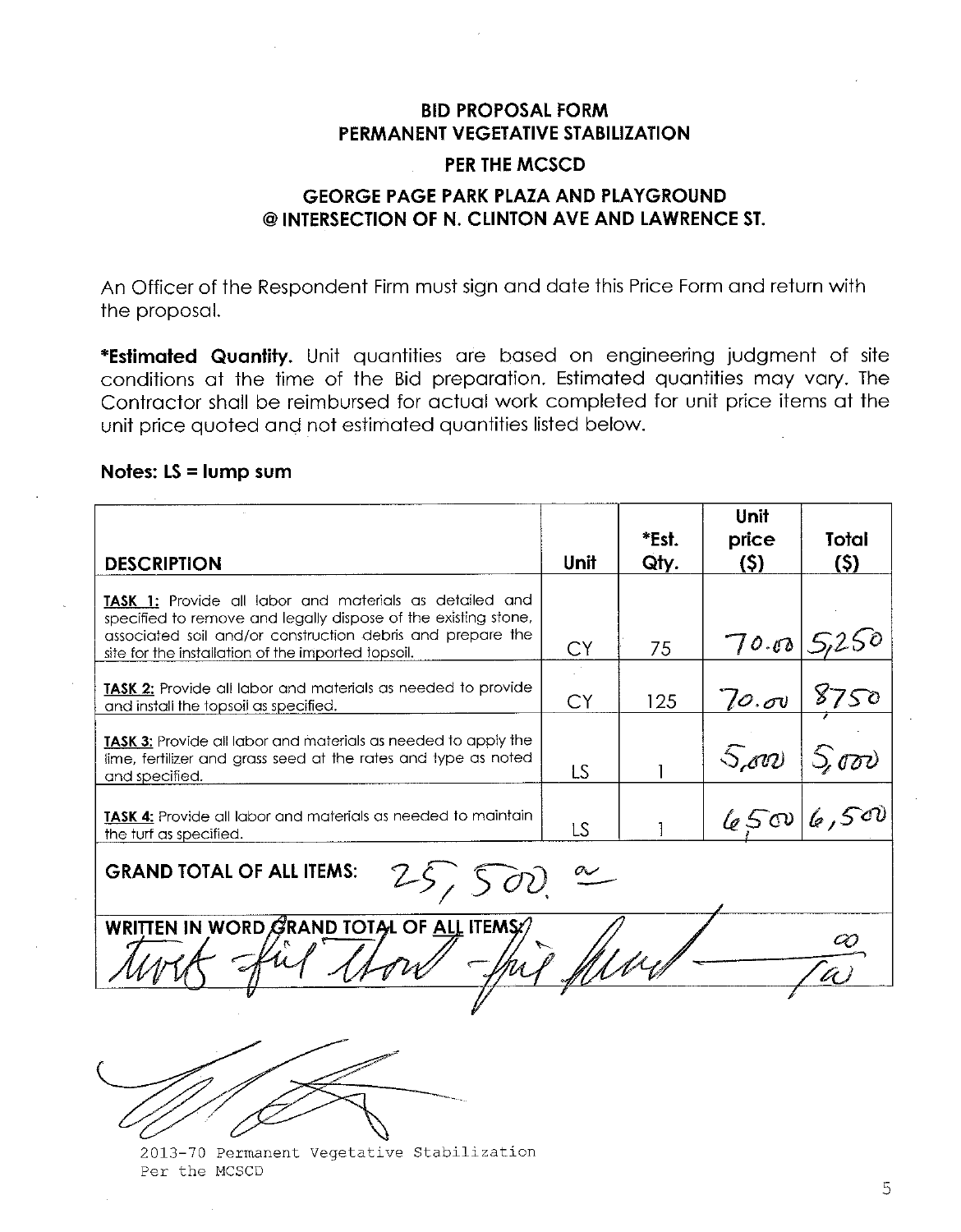### **PROPOSAL PAGE CONT'D**

The City of Trenton reserves the right to award all, part, or none of the work associated with this Request for Bid Proposals.

The prices provided in the Price Form shall include all equipment, materials, supplies, labor, subcontractor's fees, per diem, overhead, insurance, profit, taxes, shipping fees, warranties, submittal preparations, conformance with health and safety protocols, compliance with all regulations and other incidentals required to complete the Work.

The approved Soil Erosion and Sediment Control Plan will be made available to the successful bidder upon request. The tasks as noted above reflect the work that is necessary to obtain a Report of Compliance.

The undersigned proposes to furnish and deliver the above goods/services pursuant to the RFP and made part hereof. The price provided in the Price Form shall include all equipment, materials, supplies, labor, subcontractor's fees, per diem, overhead, insurance, profit, taxes, shipping fees, warranties, submittal preparations, conformance with health and safety. protocols, compliance with all regulations and other incidentals required to complete the Work as described in the Scope of Services.

|                | (SIGNATURE BY AUTHORIZED REPRESENTATIVE)                                                   |
|----------------|--------------------------------------------------------------------------------------------|
|                | The undersigned is a Corporation, Partnership or Individual under the laws of the State of |
|                | $NJ$ having its principal office at $8.2$ R U C $\sim$ ST                                  |
| <b>COMPANY</b> | Rusling from sconcreto LCC                                                                 |
| <b>ADDRESS</b> | 8 FRJE SI                                                                                  |
|                | ADDRESS Trenton NJ OP638                                                                   |
|                | FED. ID # $Z-O \Big\{ dO \Big\}$ $0 \left( 0 \right)$                                      |
| <b>NAME</b>    | L. Liberto                                                                                 |
| TELEPHONE      | $607 - 771 - 4303$                                                                         |
| <b>FAX</b>     | $60 - 771 - 6802$                                                                          |
| EMAIL          | Rusling@ao1.com                                                                            |
| <b>DATE</b>    |                                                                                            |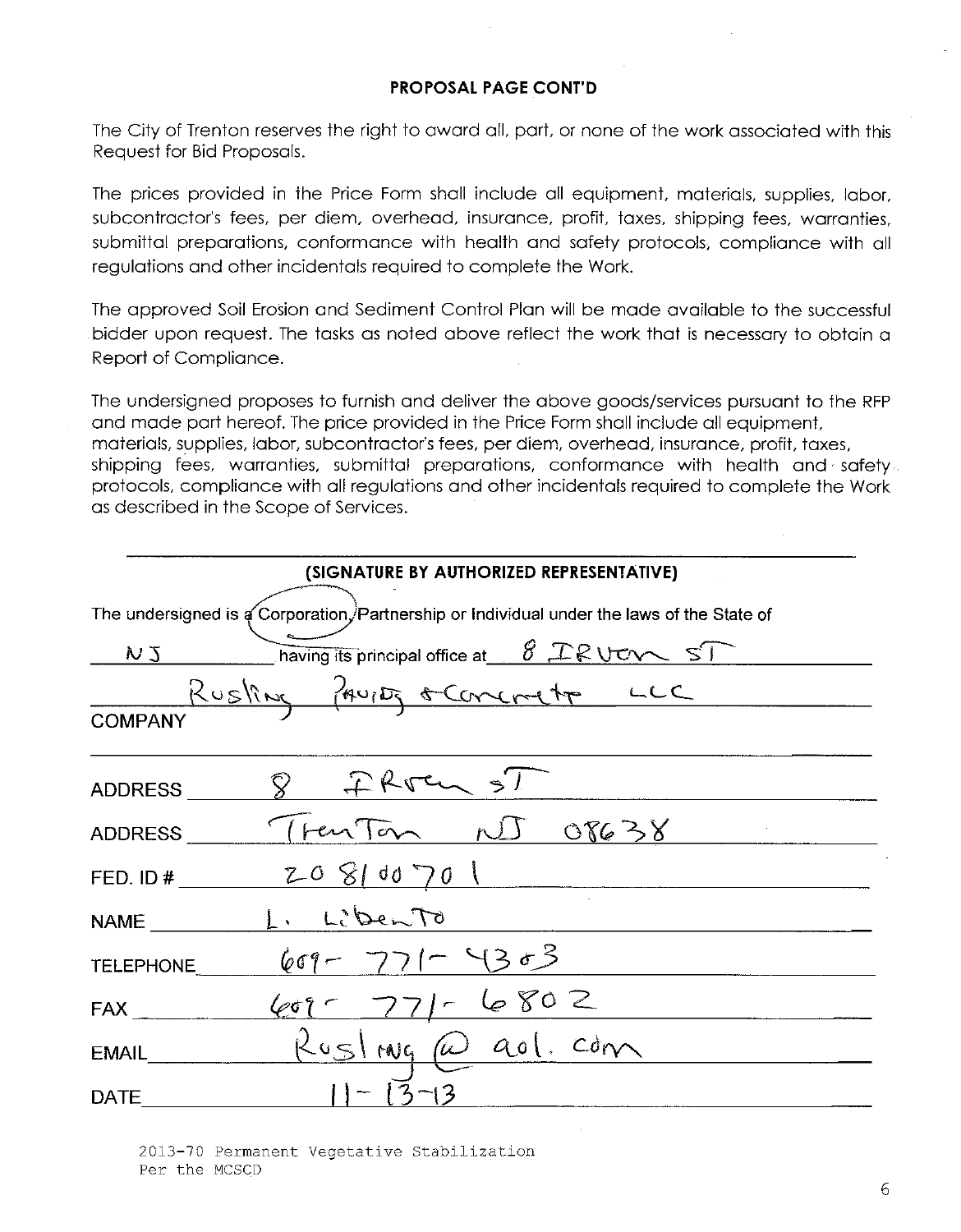# **BID PROPOSAL FORM** PERMANENT VEGETATIVE STABILIZATION **PER THE MCSCD**

# **GEORGE PAGE PARK PLAZA AND PLAYGROUND** @ INTERSECTION OF N. CLINTON AVE AND LAWRENCE ST.

An Officer of the Respondent Firm must sign and date this Price Form and return with the proposal.

\*Estimated Quantity. Unit quantities are based on engineering judgment of site conditions at the time of the Bid preparation. Estimated quantities may vary. The Contractor shall be reimbursed for actual work completed for unit price items at the unit price quoted and not estimated quantities listed below.

### Notes:  $LS = lum$  sum.

| <b>DESCRIPTION</b>                                                                                                                                                                                                                            | Unit | *Est.<br>Qty. | <b>Unit</b><br>price<br>(S) | Total<br>(Ş) |
|-----------------------------------------------------------------------------------------------------------------------------------------------------------------------------------------------------------------------------------------------|------|---------------|-----------------------------|--------------|
| TASK 1: Provide all labor and materials as detailed and<br>specified to remove and legally dispose of the existing stone,<br>associated soil and/or construction debris and prepare the<br>site for the installation of the imported topsoil. | СY   | 75            | 65.00                       | 4,875.00     |
| <b>TASK 2:</b> Provide all labor and materials as needed to provide<br>and install the topsoil as specified.                                                                                                                                  | CY   | 125           | 80.00                       | 10,000.00    |
| TASK 3: Provide all labor and materials as needed to apply the<br>lime, fertilizer and grass seed at the rates and type as noted<br>and specified.                                                                                            | LS   |               | 4,000.00                    | 4,000.00     |
| <b>TASK 4:</b> Provide all labor and materials as needed to maintain<br>the turf as specified.                                                                                                                                                | - LS |               | 900.00                      | 900.00       |

**GRAND TOTAL OF ALL ITEMS: \$19,775.00** 

### WRITTEN IN WORD GRAND TOTAL OF ALL ITEMS:

Nineteen Thousand Seven Hundred & Seventy Five Dollars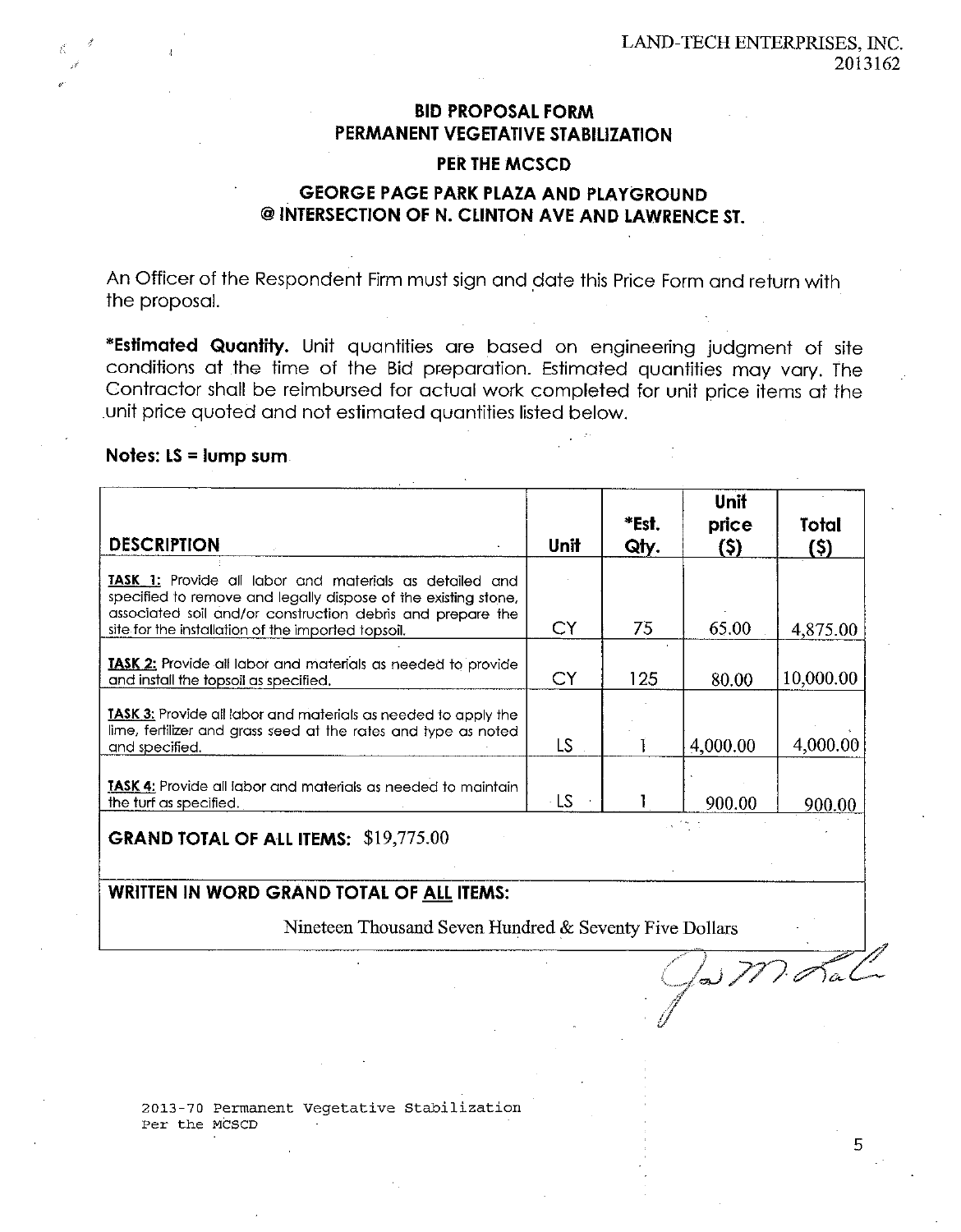#### **PROPOSAL PAGE CONT'D**

The City of Trenton reserves the right to award all, part, or none of the work associated with this Request for Bid Proposals.

The prices provided in the Price Form shall include all equipment, materials, supplies, labor, subcontractor's fees, per diem, overhead, insurance, profit, taxes, shipping fees, warranties, submittal preparations, conformance with health and safety protocols, compliance with all regulations and other incidentals required to complete the Work.

The approved Soil Erosion and Sediment Control Plan will be made available to the successful bidder upon request. The tasks as noted above reflect the work that is necessary to obtain a Report of Compliance.

The undersigned proposes to furnish and deliver the above goods/services pursuant to the RFP and made part hereof. The price provided in the Price Form shall include all equipment, materials, supplies, labor, subcontractor's fees, per diem, overhead, insurance, profit, taxes, shipping fees, warranties, submittal preparations, conformance with health and safety protocols, compliance with all regulations and other incidentals required to complete the Work as described in the Scope of Services.

റ $\sim$ Jackie M. LaCross (SIGNATURE BY AUTHORIZED REPRESENTATIVE)

having its principal office at 3084 B. Bristol Road, Warrington, PA 18976

The undersigned is a Corporation, Partnership or Individual under the laws of the State of Pennsylvania

| LAND-TECH ENTERPRISES, INC.   |                                                                                                                                                                                                                                                                                                                                                                                                               |  |  |  |  |
|-------------------------------|---------------------------------------------------------------------------------------------------------------------------------------------------------------------------------------------------------------------------------------------------------------------------------------------------------------------------------------------------------------------------------------------------------------|--|--|--|--|
| <b>COMPANY</b>                |                                                                                                                                                                                                                                                                                                                                                                                                               |  |  |  |  |
| the control of the control of |                                                                                                                                                                                                                                                                                                                                                                                                               |  |  |  |  |
|                               | ADDRESS 3084 B. Bristol Road                                                                                                                                                                                                                                                                                                                                                                                  |  |  |  |  |
|                               | Warrington, Pennsylvania 18976                                                                                                                                                                                                                                                                                                                                                                                |  |  |  |  |
|                               | FED. ID $\#$ $\qquad \qquad$<br>23-2741025                                                                                                                                                                                                                                                                                                                                                                    |  |  |  |  |
|                               |                                                                                                                                                                                                                                                                                                                                                                                                               |  |  |  |  |
|                               | <b>TELEPHONE Example 2004</b><br>215-491-1470 Ext 100                                                                                                                                                                                                                                                                                                                                                         |  |  |  |  |
|                               | $215-491-1471$<br>$\begin{picture}(180,10) \put(0,0){\dashbox{0.5}(10,0){ }} \put(15,0){\circle{10}} \put(15,0){\circle{10}} \put(15,0){\circle{10}} \put(15,0){\circle{10}} \put(15,0){\circle{10}} \put(15,0){\circle{10}} \put(15,0){\circle{10}} \put(15,0){\circle{10}} \put(15,0){\circle{10}} \put(15,0){\circle{10}} \put(15,0){\circle{10}} \put(15,0){\circle{10}} \put(15,0){\circle{10}} \put(15$ |  |  |  |  |
| EMAIL                         | jlacross@landtechenterprises.com mstein@landtechenterprises.com                                                                                                                                                                                                                                                                                                                                               |  |  |  |  |
| <b>DATE</b>                   | November 13, 2013                                                                                                                                                                                                                                                                                                                                                                                             |  |  |  |  |

2013-70 Permanent Vegetative Stabilization Per the MCSCD

F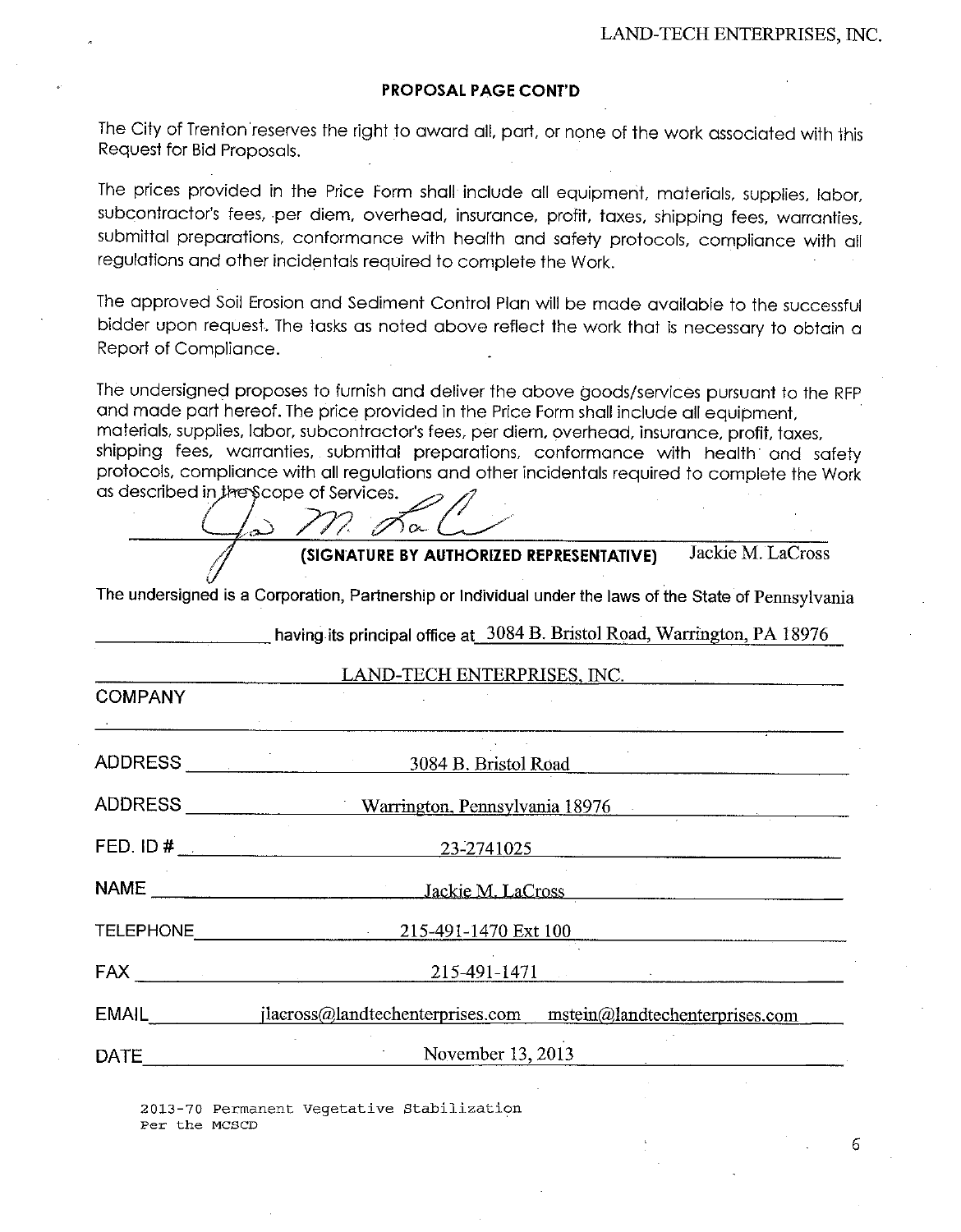# **BID PROPOSAL FORM** PERMANENT VEGETATIVE STABILIZATION

#### **PER THE MCSCD**

# **GEORGE PAGE PARK PLAZA AND PLAYGROUND** @ INTERSECTION OF N. CLINTON AVE AND LAWRENCE ST.

An Officer of the Respondent Firm must sign and date this Price Form and return with the proposal.

\*Estimated Quantity. Unit quantities are based on engineering judgment of site conditions at the time of the Bid preparation. Estimated quantities may vary. The Contractor shall be reimbursed for actual work completed for unit price items at the unit price quoted and not estimated quantities listed below.

#### Notes:  $LS = lump sum$

| <b>DESCRIPTION</b>                                                                                                                                                                                                                            | <b>Unit</b> | *Est.<br>Qly. | Unit<br>price<br>(5) | Total<br>(5) |
|-----------------------------------------------------------------------------------------------------------------------------------------------------------------------------------------------------------------------------------------------|-------------|---------------|----------------------|--------------|
| TASK 1: Provide all labor and materials as detailed and<br>specified to remove and legally dispose of the existing stone,<br>associated soil and/or construction debris and prepare the<br>site for the installation of the imported topsoil. | CY          | 75            | \$372.65             | \$27,948.75  |
| TASK 2: Provide all labor and materials as needed to provide<br>and install the topsoil as specified.                                                                                                                                         | CY          | 125           | \$124.79             | \$15,598.75  |
| TASK 3: Provide all labor and materials as needed to apply the<br>lime, fertilizer and grass seed at the rates and type as noted<br>and specified.                                                                                            | LS          |               | \$7,629.21           | \$7,629.21   |
| TASK 4: Provide all labor and materials as needed to maintain<br>the turf as specified.                                                                                                                                                       | LS          |               | \$3,621.71           | \$3,621.71   |
| <b>GRAND TOTAL OF ALL ITEMS:</b><br>\$54,798.42                                                                                                                                                                                               |             |               |                      |              |

### **WRITTEN IN WORD GRAND TOTAL OF ALL ITEMS:**

Fifty Four Thousand Seven Hundred Ninety Eight Dollars and Forty Two Cents